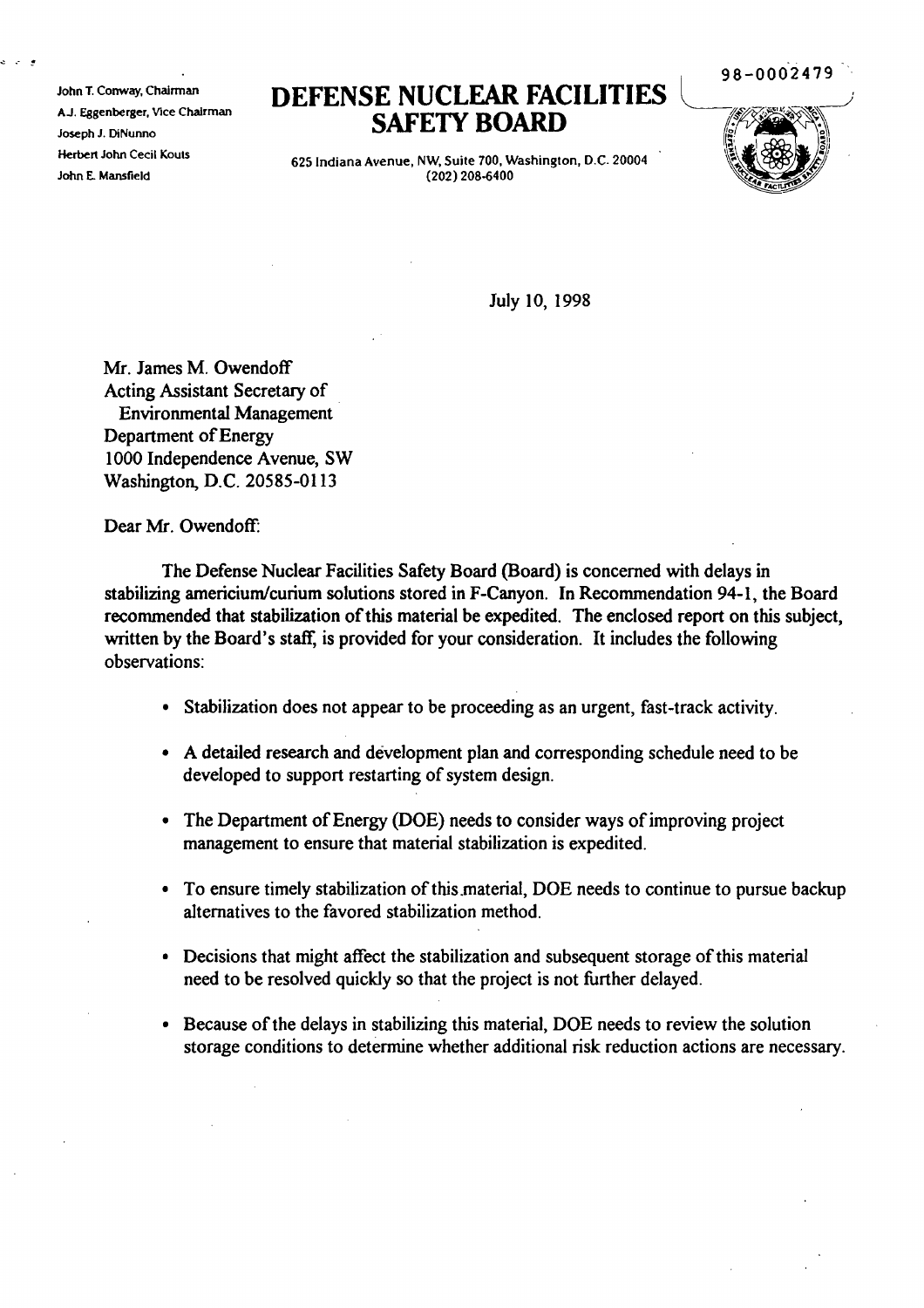Pursuant to 42 U.S.C. § 2286b(d), the Board requests that DOE prepare a report addressing these issues. This DOE report should be submitted within 45 days of receipt of this letter. If you need additional information on this matter, please do not hesitate to contact me.

Sincerely,

ohn T. Conway Chairman

c: Mr. Mark B. Whitaker, Jr. Mr. Greg Rudy

Enclosure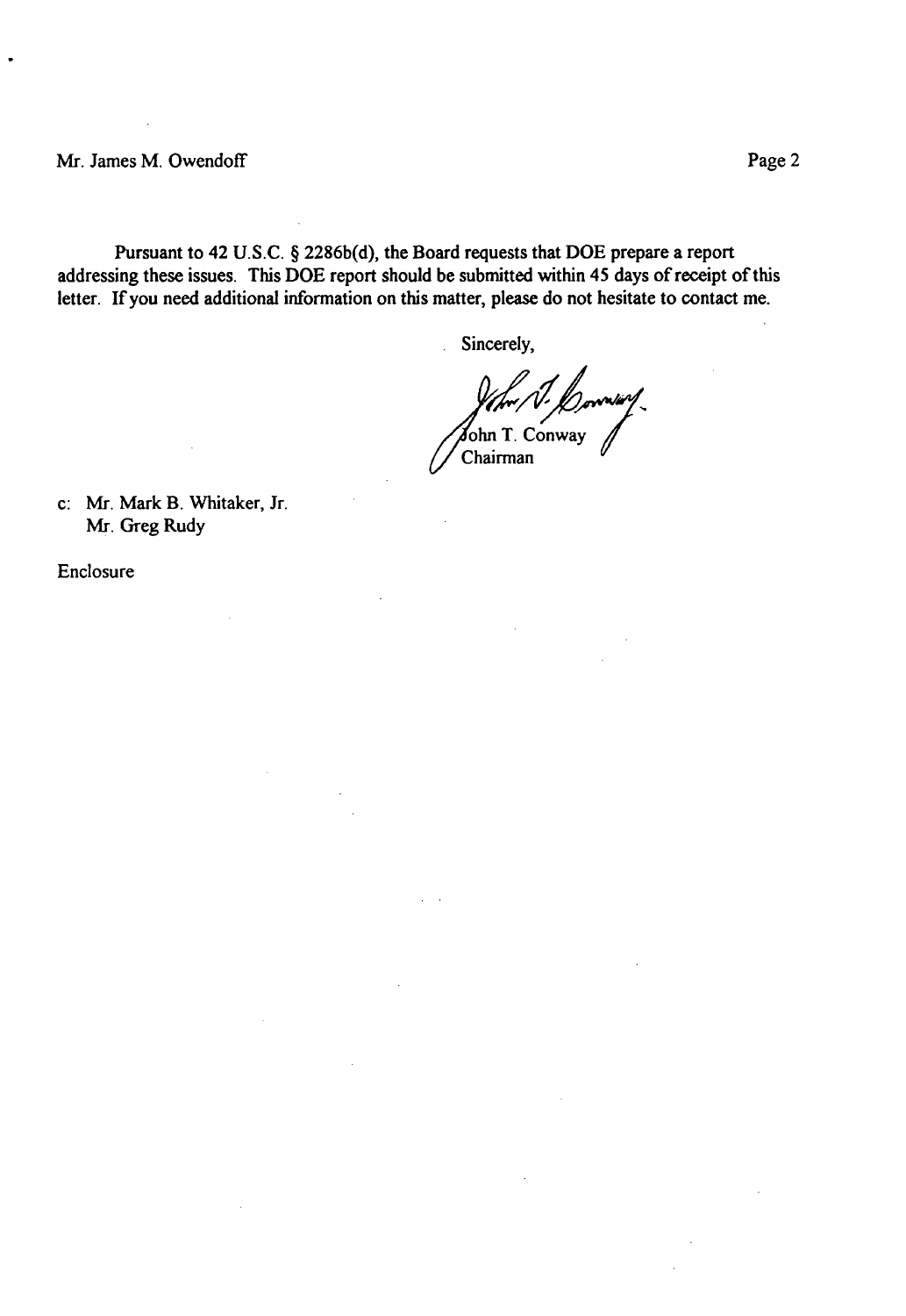## DEFENSE NUCLEAR FACILITIES SAFETY BOARD

•. *.j-*

## Staff Issue Report

June 23, 1998

|                 | <b>MEMORANDUM FOR:</b> G. W. Cunningham, Technical Director                  |
|-----------------|------------------------------------------------------------------------------|
| <b>COPIES:</b>  | <b>Board Members</b>                                                         |
| <b>FROM:</b>    | T. Davis                                                                     |
| <b>SUBJECT:</b> | Americium/Curium Solution Stabilization at the Savannah<br><b>River Site</b> |

This report documents an issue reviewed by the staff of the Defense Nuclear Facilities Safety Board (Board) at the Savannah River Site (SRS) on June 10-12, 1998. Staff members T. Davis, K. Fortenberry, and 1. Sanders participated in this review.

Background. Tank 17.1 in F-Canyon contains approximately 14,400 liters of solution that includes americium and curium (Am/Cm). This material represents over one-half of the F-Canyon source term. DOE's Implementation Plan for Recommendation 94-1 stated that vitrification appeared to be the best stabilization method for this material, and committed to complete stabilization by September 1998.

To meet an aggressive schedule and because the research and development (R&D) was considered straightforward, R&D and design proceeded in parallel. The development effort was delayed on several occasions because of test system failures and unexpected experimental results. In October 1997, DOE stopped the design effort because of these R&D problems and the increasing complexity of the system. Westinghouse Savannah River Company (WSRC) was requested to reevaluate the project and consider processing alternatives. Additionally, a WSRC Technical Advisory Panel (TAP) was formed to provide technical oversight. A DOE-sponsored Independent Review Team (IRT) was also formed to provide an independent review of the project. .

Continued Storage of Am/Cm Solution. The Board recommended stabilizing the Am/Cm solution within 2 to 3 years because of the risk associated with continued storage. The commitment from DOE to complete stabilization was extended about a year past this recommended time frame because of the lack of stabilization capability and the need for process development. DOE has subsequently taken positive actions to reduce the risk of storing the Arn/Cm solution and to compensate for additional storage time. Although the risk associated with storage of the Am/Cm solution has been reduced, it has not been eliminated. The projected date by which this material will be stabilized now appears likely to approach 7 or 8 years from the date of the 94-1 Recommendation. Because of the additional delays in stabilizing this material, it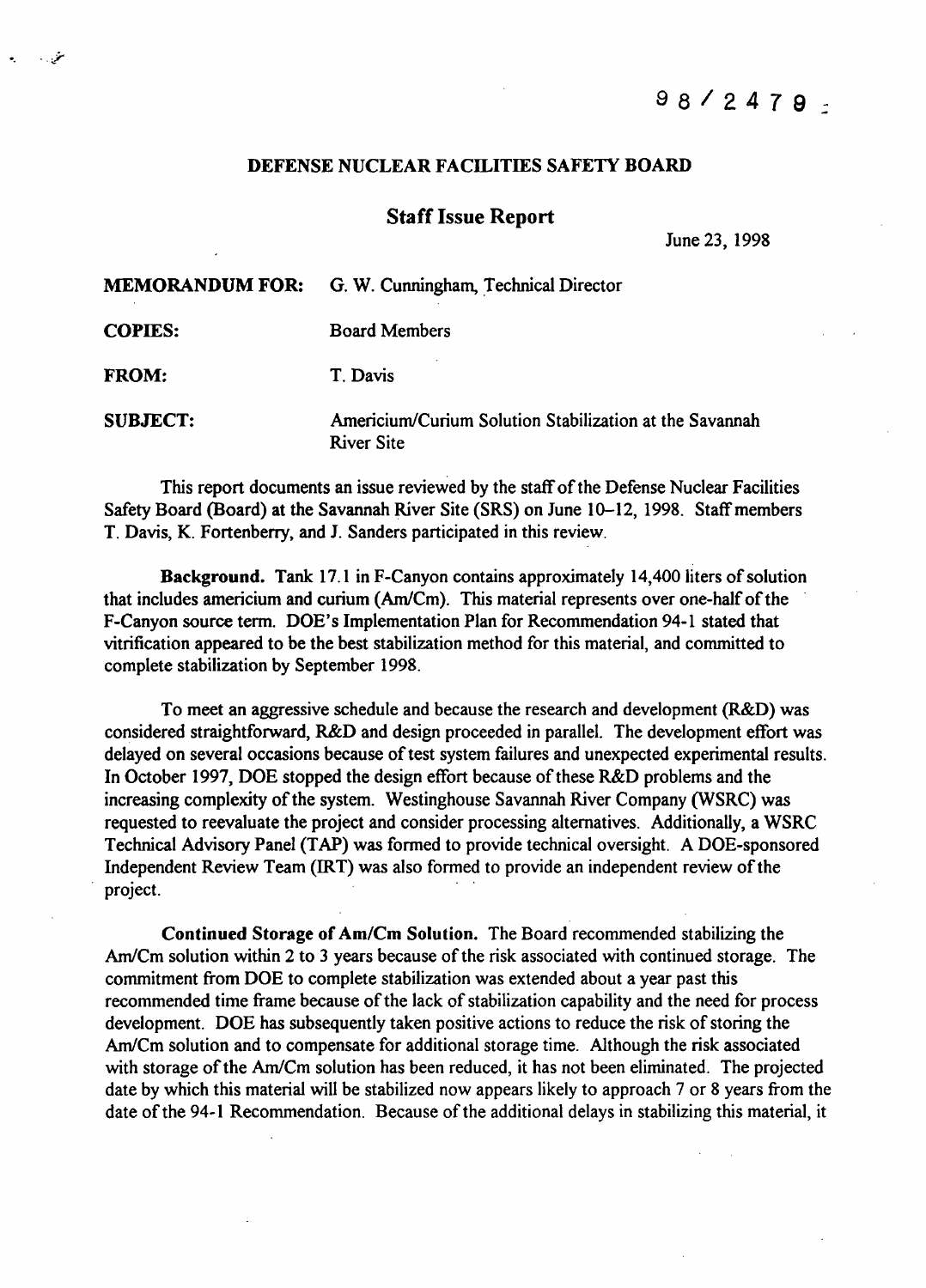would be prudent for DOE to determine whether additional actions need to be taken to further reduce the risk of storing this solution. It is not apparent that DOE is continuing to pursue stabilization of this material as an urgent, fast-track activity.

*ii*

Research and Development (R&D). Three years after the Am/Cm vitrification project was authorized and 2 years after melter testing began, design and construction activities were suspended. This suspension was due to the unexpected complexity of the melter feeding, off-gas, and pouring systems, as well as problems with the melter structural integrity. WSRC later suspended R&D on the proposed bushing melter and began testing the new cylindrical induction meher (CIM) system. WSRC now expects to have sufficient confidence in the new CIM system to recommend restarting of design in September 1998. However, WSRC has not clearly established criteria for making this recommendation, nor have they identified what associated key technology issues need to be resolved.

Stabilization of the Am/Cm solution will be delayed by at least 3 years because of problems encountered during R&D. Nevertheless, 6 months after abandoning R&D on the bushing melter design, WSRC still has not defined what development questions need to be answered, and when, and what needs to be done to answer those questions. To support continued development of the CIM melter system and to expedite stabilization of the Am/Cm solution, it would be appropriate for the DOE-Savannah River Operations Office (SR) and WSRC to establish clear expectations with regard to technology development, and to generate a corresponding detailed R&D plan and schedule to support these expectations.

Project Management. The IRT interim report dated May 8, 1998, stated that the project suffered from insufficient detailed planning and a lack of strong technical oversight. Unfortunately, DOE's transmittal of the IRT interim report to WSRC was silent on this issue. The lack of technology development criteria and a detailed research schedule discussed above indicate that DOE needs to reconsider the significance of the IRT's comments and look for ways to improve project management.

Stabilization Alternatives. The IRT interim report recommended that "in-can" conversion to oxide and disposal through the Defense Waste Processing Facility be pursued in addition to vitrification, and requested that information be developed to allow comparison of this method with the vitrification alternative. This recommendation reflects the uncertainty that remains in the currently proposed CIM vitrification process. The DOE-SR forwarding letter for this report noted that it was important to pursue "more than one alternative in the event the technology chosen later this year is not ultimately successful." WSRC is to provide a path forward for evaluating alternatives over the next several months. At present, there do not appear to be substantial resources devoted to the pursuit of stabilization alternatives. To ensure timely stabilization of the Am/Cm material, it would be advisable for DOE-SR to continue to pursue backup alternatives until the favored method has been proven.